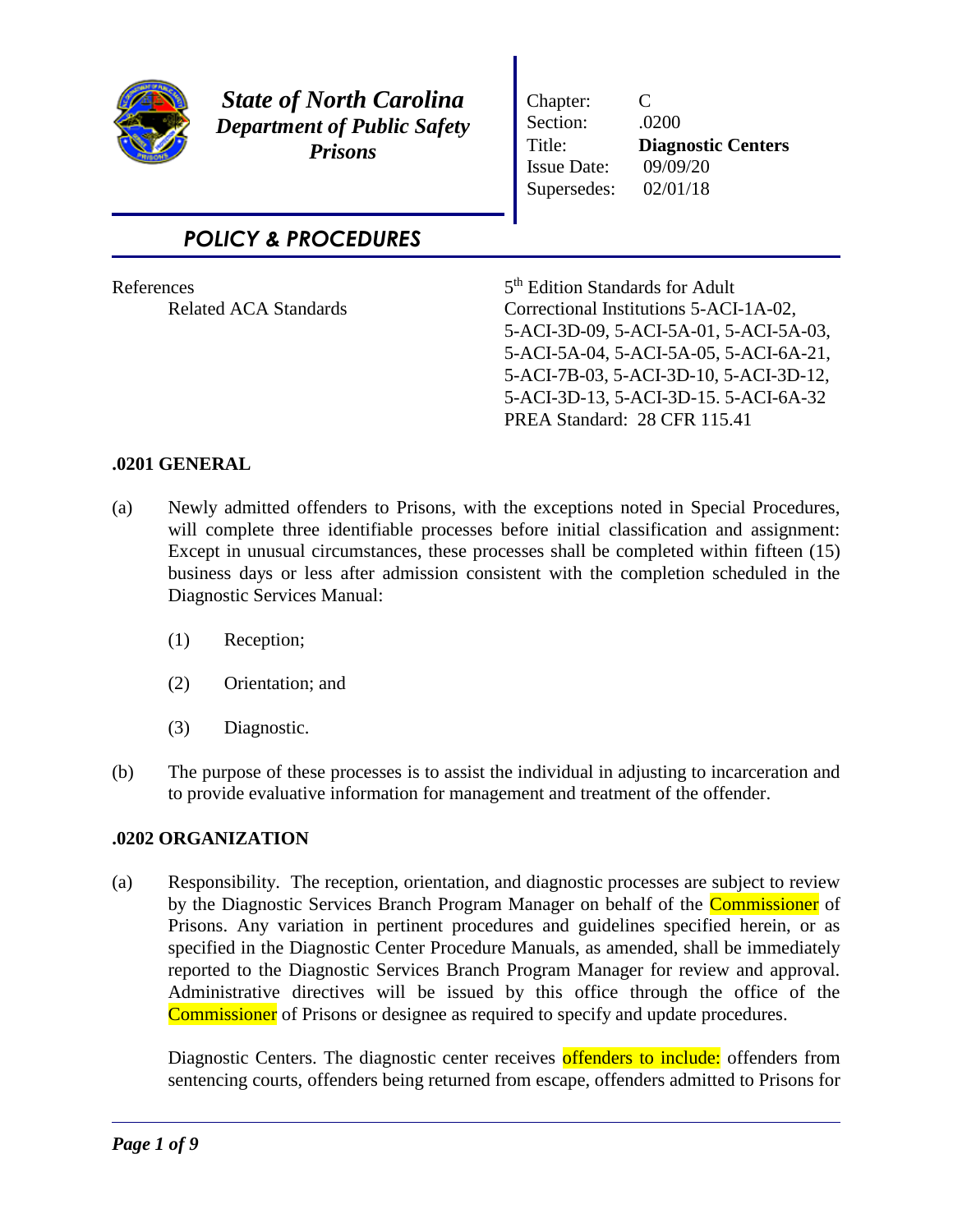presentence diagnostic study and safekeeping, **post-release and parole offenders with** revocations awaiting Post-Release Supervision and Parole Commission hearings, and interstate compact offenders. In general, diagnostic centers at designated admission locations provide for physical/dental examinations, mental health screening, photographing, fingerprinting and identification of marks and/or other unusual characteristics.

Specifically, the diagnostic center:

- (1) Prepares a summary admission report for new admissions. Social and criminal data will be entered into the electronic record. Also included is the legal aspects of the case; medical, dental and mental health history/psych evaluation; occupational/educational status and interests; vocational programming; recreational preference and needs assessment; staff recommendations, if any; and pre-institutional assessment information.
- (2) administers and scores psychometric tests;
- (3) provides casework services for crisis intervention as necessitated by immediate problems of or with an offender being processed;
- (4) evaluates each case to identify **Security Risk Group affiliations**, crime-related problems, correctional goals, need for outer controls, and other factors relating to the classification process.
- (5) administers the Risk Needs Assessment (RNA).
- (6) Assigns to a housing unit.
- (7) Records basic personal data for mail and visitation. Explains mail and visiting procedures to offenders.
- (8) Assists offenders with notifying their next of kin and family.
- (9) Assigns a register number.
- (10) Provides offenders written orientation materials.
- (11) Documents any reception/orientation completed.
- (b) A diagnostic center must provide psychological examination services, psychiatric evaluations, professional casework services, and case evaluations by personnel professionally qualified to interpret reports from the various professional disciplines. This information is made into a classification action on which crime-related problem identification and correctional intervention may be based. The Diagnostic Center staff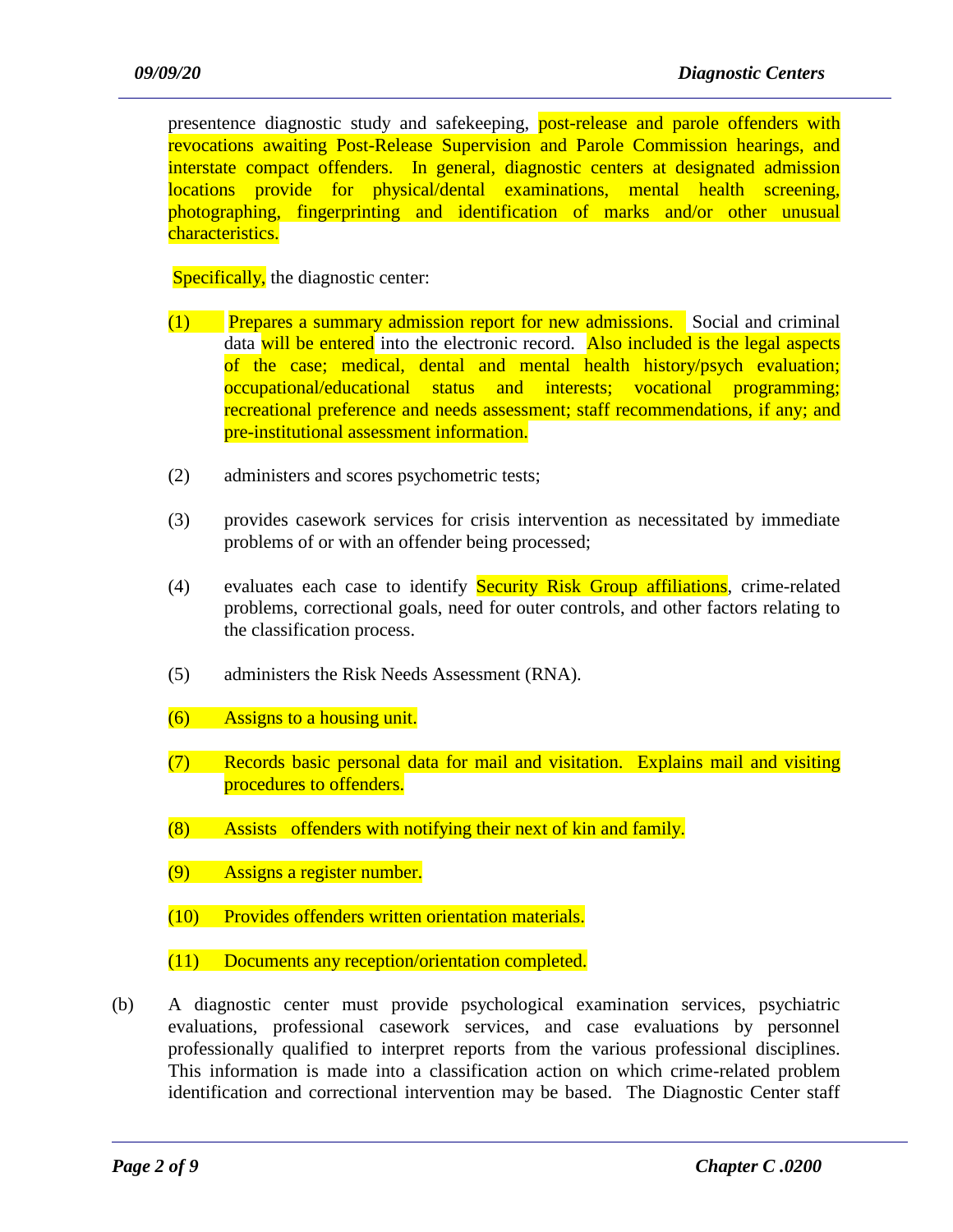must meet minimum specifications of state personnel and standards established by the Diagnostic Services Branch Program Manager and approved by the **Commissioner** of Prisons.

(c) Procedures for Auditing a Diagnostic Center. Each center will be audited annually based on standards established by the Diagnostic Services Branch Program Manager as approved by the **Commissioner** of Prisons.

### **.0203 PROCEDURE**

- (a) Admission. These procedures outline the essential functions which must be performed in the initial admission of an offender to Prisons. Only those facilities which are designated as having diagnostic centers are permitted to receive new admissions. The following apply:
	- (1) Offender Criteria. The criteria for accepting offenders are based upon age, sex, type of offense, and length of sentence. In general, a minimum custody facility cannot accept a felon, and a medium custody or close custody facility cannot accept a misdemeanant. Specific guidelines are as follows:

#### **Diagnostic Services Locations**

| <b>NC Corr. Institution for Women</b><br>Raleigh, NC      | 3010 | All female felon offenders and felon<br>Safekeepers. All female misdemeanant<br>and CRV offenders with medical and<br>mental health issues.             |
|-----------------------------------------------------------|------|---------------------------------------------------------------------------------------------------------------------------------------------------------|
| <b>Central Prison</b><br>Raleigh, NC                      | 3100 | All male felon offenders, with Death<br>Sentences. All male Safekeepers, ages 22<br>years and older, as well as inpatient<br>medical and mental health. |
| <b>Piedmont Correctional Institution</b><br>Salisbury, NC | 3500 | Male felon and misdemeanant offenders<br>from Western/Piedmont counties, age 22<br>and older.                                                           |
| <b>Craven Correctional Institution</b><br>Vanceboro, NC   | 3085 | Male felon offenders from<br>Eastern/Central counties ages 22 and<br>older.                                                                             |
| <b>Polk Correctional Institution</b><br>Butner, NC        | 3980 | All male felons ages 18-25.                                                                                                                             |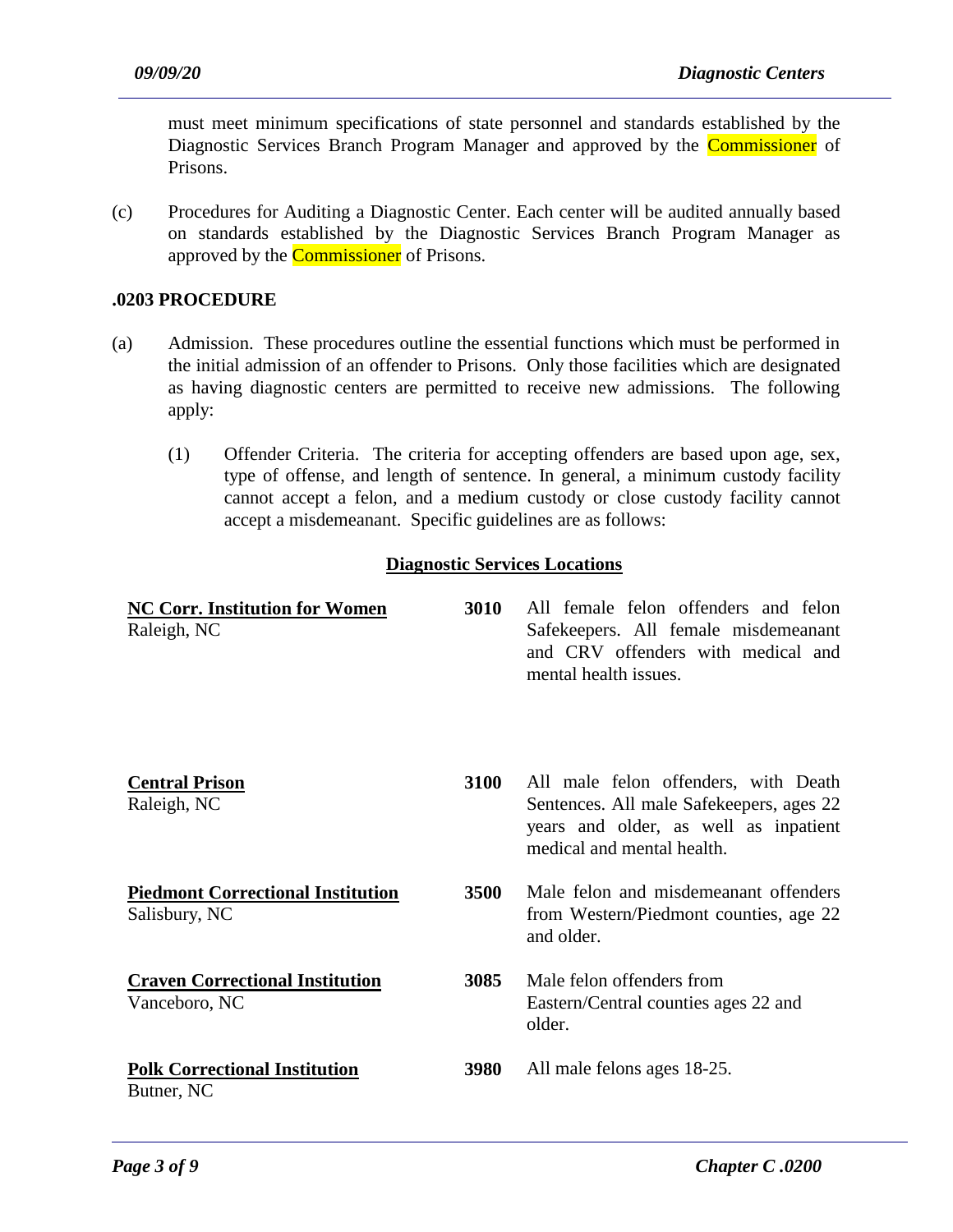# **Foothills Correctional Institution**

Morganton, NC

- **3720**  All male felon offenders ages 17 years and younger. All male misdemeanant offenders 13 to 17. All felon Safekeepers 17 years and younger.
- (2) Escapees. Offenders referred from escape will be referred to the designated felon or misdemeanant diagnostic center for reprocessing after disciplinary and/or legal procedures have been completed. Adult male felon offenders returned from a minimum or medium custody escape will be processed at Piedmont or Craven Diagnostic Centers. Youthful felon offenders who escape from minimum or medium custody will be received at Polk Diagnostic Centers. Felons escaping or attempting to escape from close custody will be received at Central Prison to await disciplinary and legal proceedings, diagnostic processing, and reclassification.
- (3) Parole Revocation. The parole revocation process requires that a hearing be held or waived prior to being accepted into the Prisons. After completion of the parole revocation hearing, parole violators will be processed at the appropriate diagnostic centers in accordance with sentence guidelines specified in this policy. Time remaining to be served will be a factor in referring an offender to a particular center.
- (4) Commitment Receipt. A true copy of the sentencing court's commitment, complete with the court's impressed seal and certification, must be received prior to admission.
- (5) Personal Property. Personal property, including personal funds, will be obtained, searched, recorded, and processed/disposed of in a manner consistent with departmental regulations.
- (6) Search. A strip search will be conducted and any contraband confiscated and reported as provided in division regulations.
- (7) Dress. Offenders will dress in appropriate prison clothing. They will be issued clean, laundered clothing, as needed. Offenders will be provided showering and hair care products as necessary to maintain hygiene.
- (8) Arrival Confirmation. The new admissions arrival will be noted in the electronic record.
- (9) Identification. Appropriate measures will be taken to accurately identify all offenders. Staff will ensure the offender is legally committed to the institution. These measures include completion of OR10 and OR11 screens, fingerprints,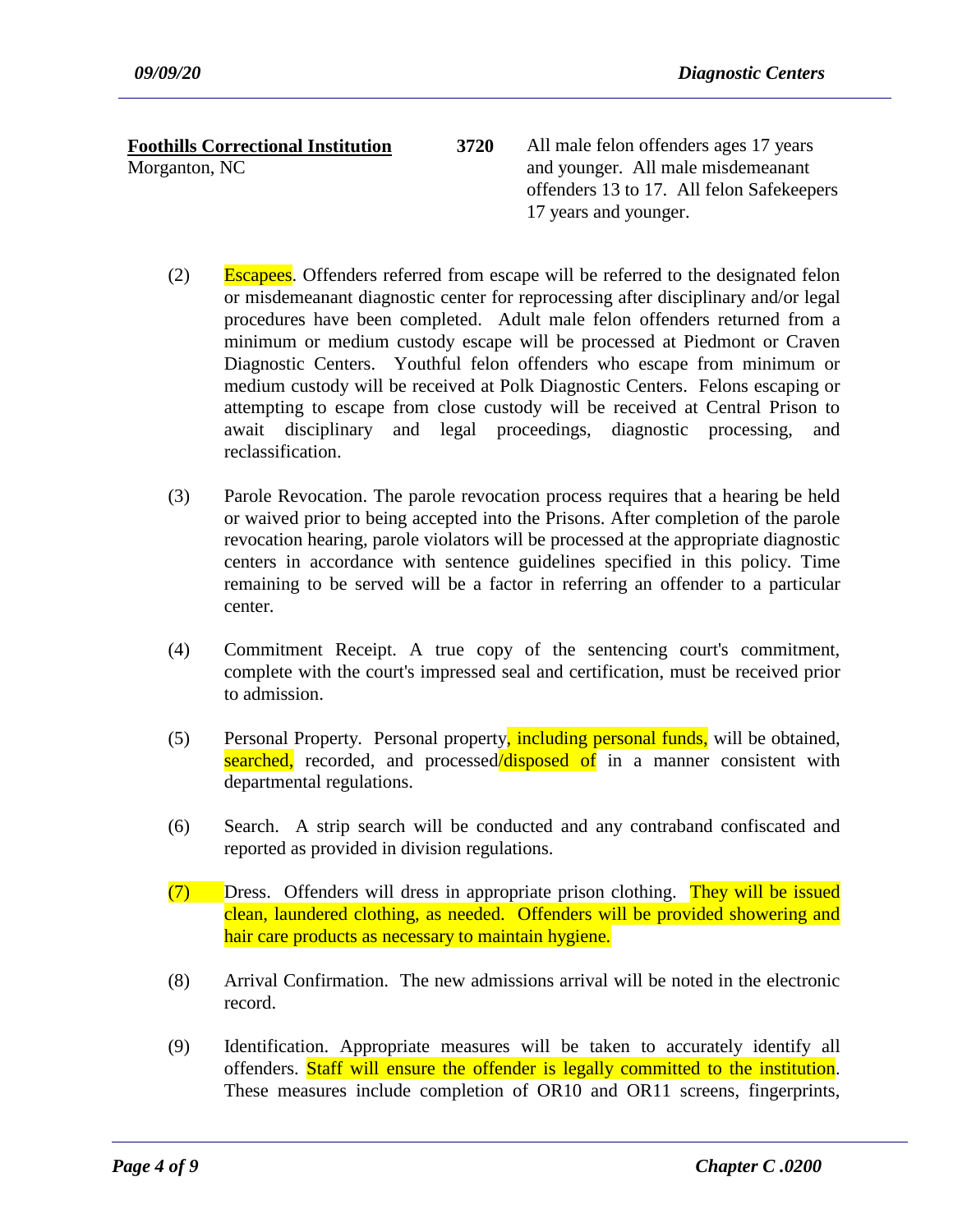photographs, and necessary distribution of this data.

(10) Physical Exam. The admitting facility will perform a physical examination of all newly admitted offenders as specified in division regulations.

#### Screening for risk of victimization and abusiveness:

(A) All offenders and safekeepers shall receive a PREA screening inventory, administered via the web-based OPUS intake system, within 72 hours after admission to Prisons. Diagnostic Services staff shall conduct screening to determine an offender's risk of being sexually abused by other offenders or their risk of being sexually abusive towards other offenders. The screening shall use an objective screening instrument that complies with the Prison Rape Elimination Act standards, 28 C.F.R. Part 115.

(B) The responses to the Screening Inventory, are confidential; therefore, the facility shall implement appropriate controls on the dissemination of responses to questions asked in order to ensure that sensitive information is not exploited to the offender's detriment by staff or other offenders.

(C) Offenders may not be disciplined for refusing to answer or for not disclosing complete information during screening or assessment.

(D) The facility shall make individualized determination for housing, program, job, bed, and education assignments, to ensure the safety of each offender on a case-by-case basis.

(E) The initial screening shall consider prior acts of sexual abuse, prior convictions for violent offenses, and history of prior institutional violence or sexual abuse, as known to the agency, in assessing offenders for risk of being sexually abusive

(F) In deciding whether to assign a transgender or intersex offender to a facility for male or female offenders, and in making other housing and programming assignments, the agency shall consider on a case-by-case basis whether a placement would ensure the offender's health and safety, and whether the placement would present management or security problems.

(G) Placement and programming assignments for each transgender or intersex offender shall be reassessed by the case manager at least twice each year to review any threats to the safety experienced by the offender.

(H) A transgender or intersex offender's own views with respect to their own safety shall be given serious consideration.

(I) Transgender and intersex offenders shall be given the opportunity to shower separately from other offenders.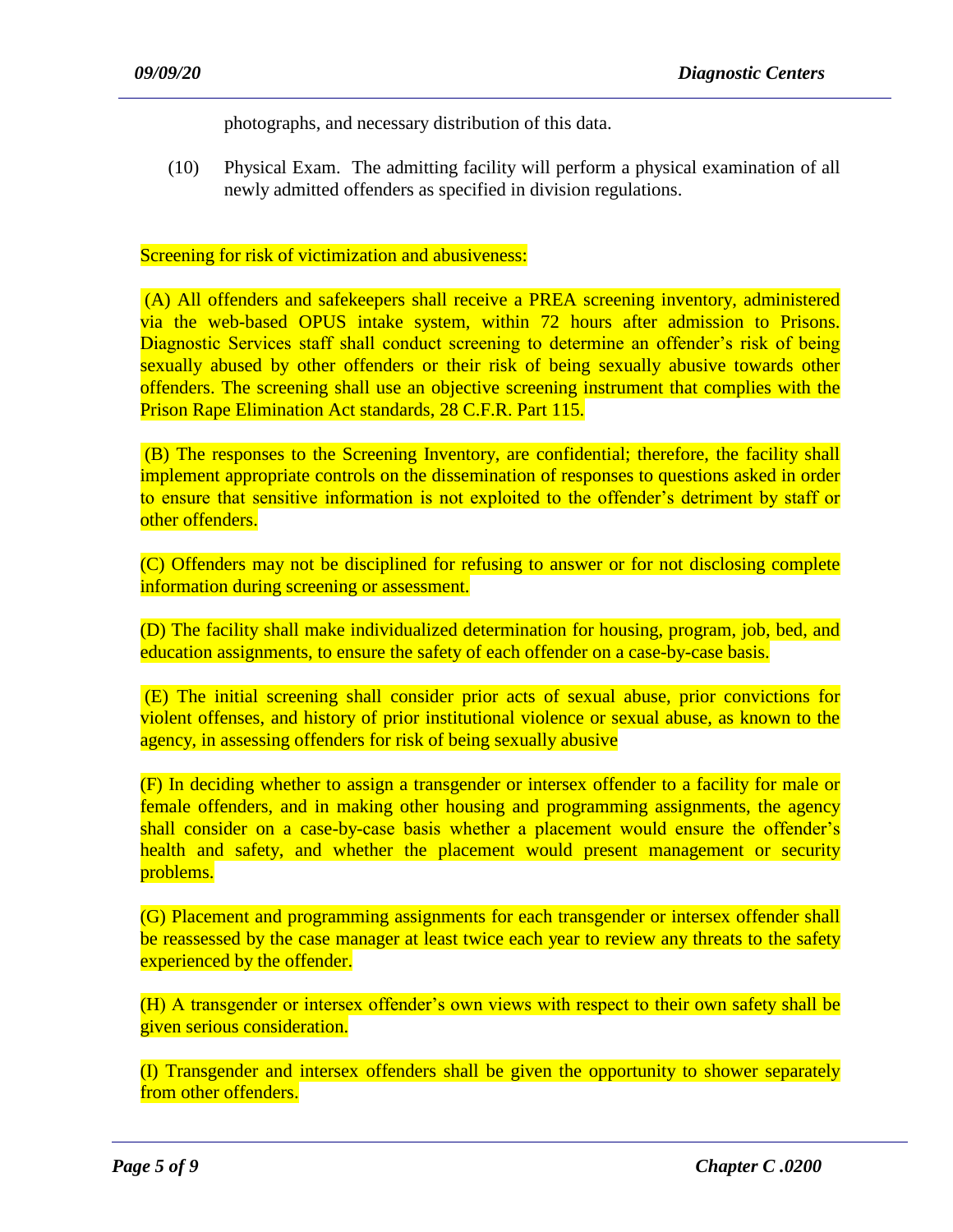(J) The agency shall not place lesbian, gay, bisexual, transgender, or intersex offenders in dedicated facilities, units, or wings solely on the basis of such identification or status, unless such placement is in a dedicated facility, unit, or wing established in connection with a consent decree, legal settlement, or legal judgment for the purpose of protecting such offenders.

(K) The agency shall implement appropriate controls on the dissemination within the facility of responses to questions asked pursuant to this standard in order to ensure that sensitive information is not exploited to the offender's detriment by staff or other offenders

Use of Protective Custody:

- (A)Offenders at high risk for sexual victimization shall not be placed in restrictive housing unless an assessment of all available alternatives has been made, and a determination has been made that there is no available alternative means of separation from likely abusers. If a facility cannot conduct such an assessment immediately, the facility may hold the offender in restrictive housing for no more than 24 hours while completing the assessment.
- (B) The facility shall assign such offenders to restrictive housing only until an alternative means of separation from likely abusers can be arranged, and such an assignment shall not ordinarily exceed a period of 30 days. Refer to Diagnostics Services Procedural Manual for requirements to meet the policy and PREA national standards.

### Medical and Mental Health Screening; History of Sexual Abuse:

(A) If the screening for risk of victimization and abusiveness indicates that a prison offender has experienced prior sexual victimization, whether it occurred in an institutional setting or in the community, staff shall ensure that the offender is offered a follow-up meeting with a medical or mental health practitioner within 14 days of the intake screening.

(B) If the screening for risk of victimization and abusiveness indicates that a prison offender has previously perpetrated sexual abuse, whether it occurred in an institutional setting or in the community, staff shall ensure that the offender is offered a follow-up meeting with a mental health practitioner within 14 days of the intake screening.

(C) Any information related to sexual victimization or abusiveness that occurred in an institutional setting shall be strictly limited to medical and mental health practitioners and other staff, as necessary, to inform treatment plans and security and management decisions, including housing, bed, work, education, and program assignments, or as otherwise required by Federal, State, or local law.

(D) Medical and mental health practitioners shall obtain informed consent from offenders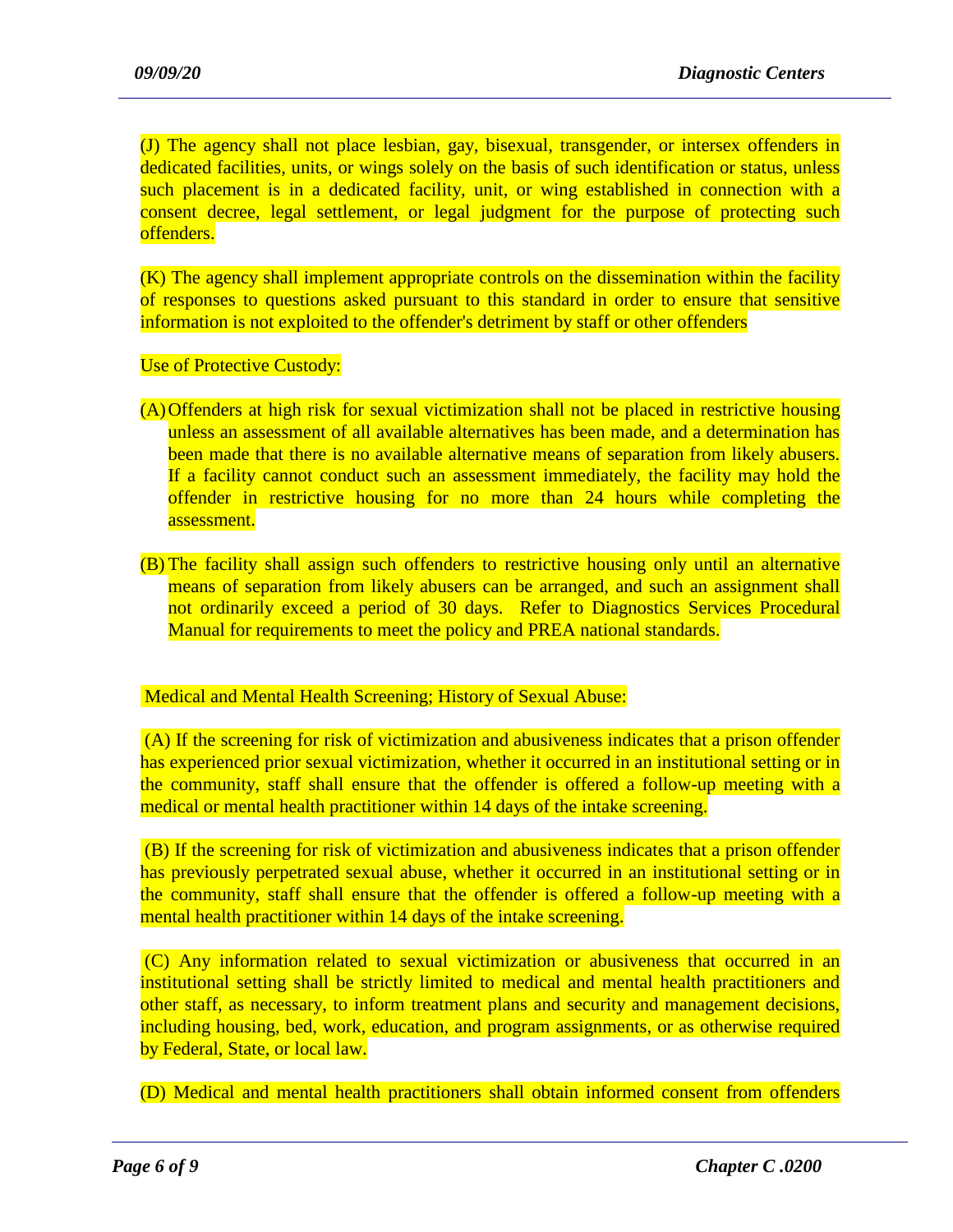before reporting information about prior sexual victimization that did not occur in an institutional setting, unless the offender is under the age of 18.

Use of Screening information:

(A) The information from the screening for risk of victimization and abusiveness shall be used to inform housing, bed, work, education, and program assignments with the goal of keeping separate those offenders at high risk of being sexually victimized from those at high risk of being sexually abusive.

Offender Education:

- 1. RECEPTION/TRANSFER: All offenders shall receive, during reception, information explaining the agency's zero-tolerance policy regarding sexual abuse and sexual harassment, and how to report incidents or suspicions of sexual abuse and sexual harassment to include third-party reporting within timeframes established under the Prison Rape Elimination Act standards.
- 2. INTAKE: All offenders shall receive comprehensive education about sexual abuse and sexual harassment. Such education shall be completed within 30 days of intake and upon transfer to a different facility.
- (A) Comprehensive education shall include:
- (i) Offenders' rights to be free from sexual abuse and sexual harassment;
- (ii) Offenders' rights to be free from retaliation for reporting incidents of sexual abuse and sexual harassment; and
- (iii) The agency's policies and procedures for responding to incidents of sexual abuse and sexual harassment.
- (iv) Methods available to offenders for reporting incidents of sexual abuse or sexual harassment internally and to an external agency or entity.

(B) Education for Offenders shall be offered by staff that have completed the PREA Train the Trainer Offender Education course.

TRANSFER: All offenders shall receive education about sexual abuse and sexual harassment upon transfer to a different facility.

 (A) Education shall be completed utilizing the Offender FACTSHEET OPAT101 Facilitator Talking Points.

(B) Each offender shall receive a copy of the PREA Brochure.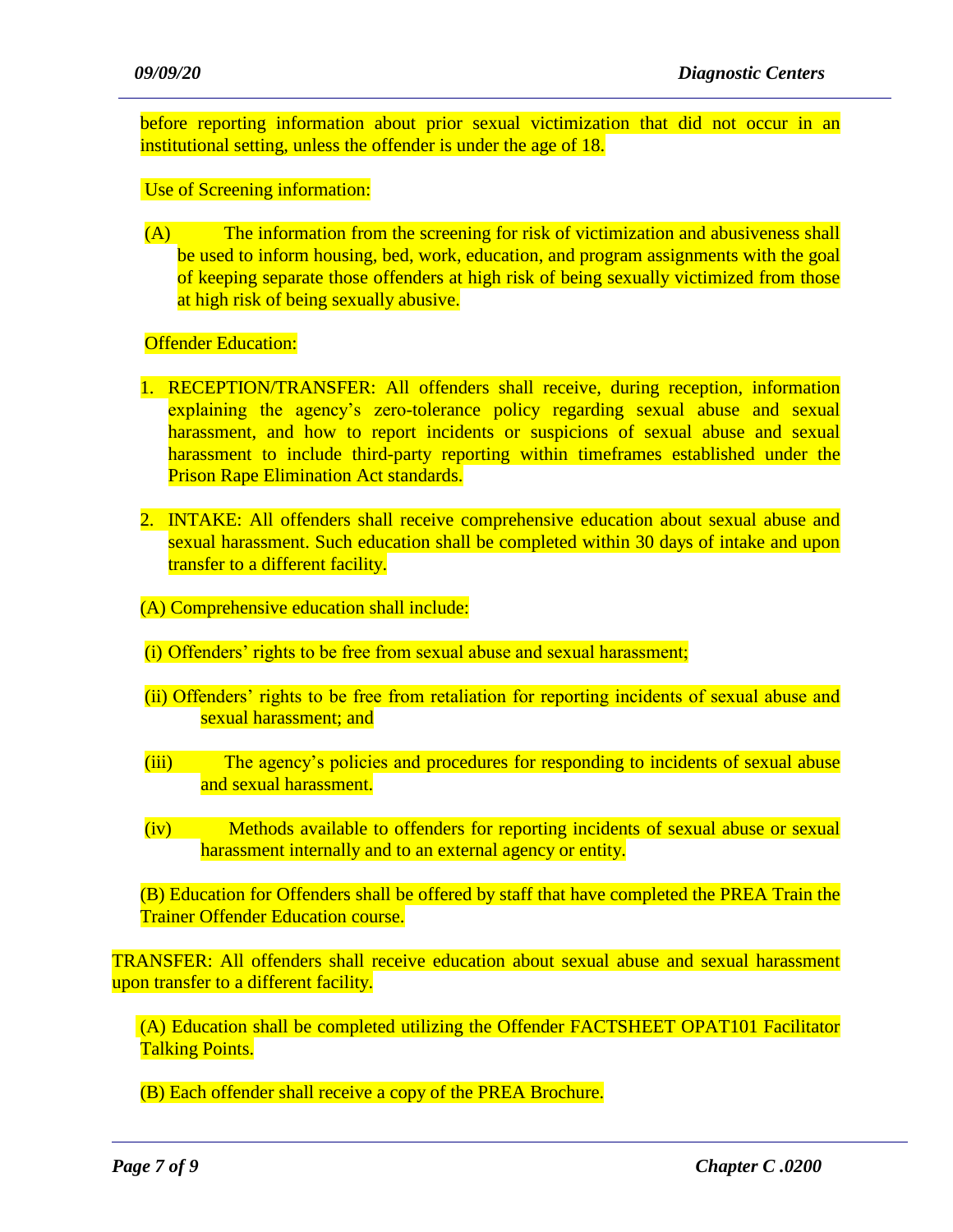(C) Each offender will sign the Orientation Form and placed in their field jacket.

(D) Education for offenders shall be offered by a designated employee at the facility.

(4) Appropriate provisions shall be made as necessary for offenders not fluent in English, persons with disabilities and those with low literacy levels.

(5) Additional sexual abuse and sexual harassment information shall be provided through offender brochures, handbooks and posters.

(6) All materials provided to offenders on the subject of sexual abuse and sexual harassment, and any lesson plans used during any presentations on this topic shall be approved by the Department of Public Safety's PREA Office.

- (b) Orientation. Newly admitted offenders will be assisted by staff in adjusting to the prison environment. Orientation will be conducted in offender groups with an explanation of the rules, penalties, disciplinary procedures, and how to obtain health services being provided. A description of the offender's current situation, the diagnostic and classification process, custody levels, and a summary of available programs and work will also be provided.
- (c) Diagnostic. The diagnostic portion of the process involves professional evaluation of the offender to identify security requirements, crime-related problems, correctional goals, and required correctional intervention. The following will be accomplished:
	- (1) Psychometric Testing. Psychometric tests approved by Prisons will be administered, scored, and interpreted.
	- (2) Social History Data. Relevant background information will be accumulated, recorded, and interpreted and entered into the electronic record in accordance with operational procedures.
	- (3) Interviewing and Counseling. To obtain pertinent information for effective classification decision making and to assist the offender in making an adequate adjustment to incarceration, interviewing and counseling will be performed by qualified staff.
	- (4) Psychological and Psychiatric Evaluation. As required either by Prisons regulations or the offender's needs, psychological and psychiatric evaluation will be completed.
	- (5) Risk Needs Assessment (RNA). A validated tool used to help identify criminogenic needs, risks and barriers that an offender has which may prevent them from being successful. This tool identifies the risk for re-arrest and provides